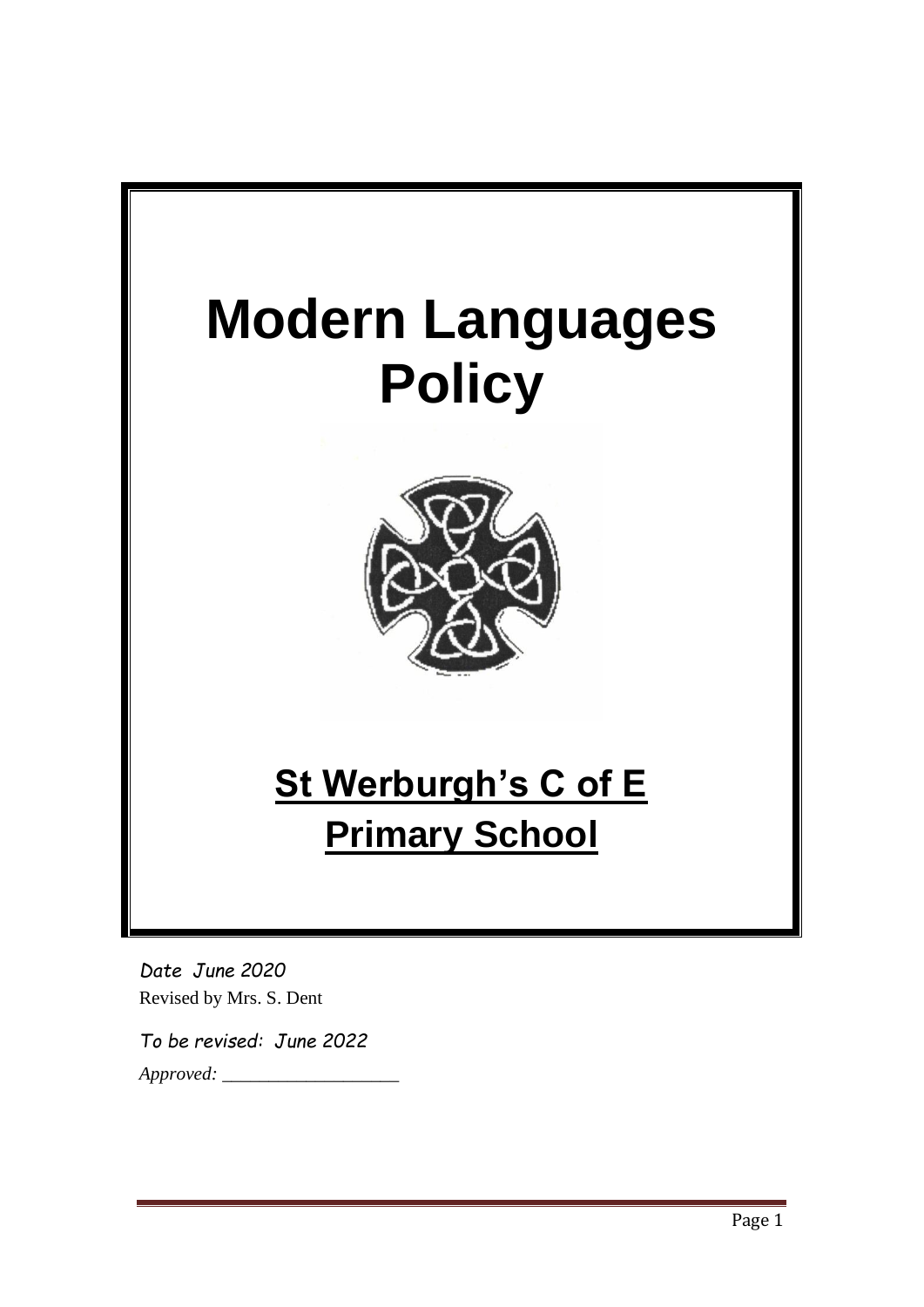### **1 Introduction**

**1.1** In our school we teach a foreign language (French) to all Key Stage 2 children as part of the normal school curriculum. We do this for several reasons. Firstly, we believe that many children really enjoy learning to speak another language. Secondly, we also believe that the earlier a child is exposed to a foreign language, the faster the language in question is acquired. It is widely believed that the early acquisition of a foreign language facilitates the learning of other foreign languages later in life.

# **2 Aims and objectives**

**2.1** The aims and objectives of learning a modern foreign language in primary school are:

- $\triangleright$  to foster an interest in learning other languages;
- ➢to introduce young children to another language in a way that is enjoyable and fun;
- ➢to make young children aware that language has structure, and that the structure differs from one language to another;
- ➢to help children develop their awareness of cultural differences in other countries;
- $\triangleright$  to develop their speaking and listening skills;
- ➢to lay the foundations for future study.

### **3 Organisation**

**3.1** We teach a foreign language to children in Key Stage 2 for approximately forty-five minutes a week. Currently in Year 3 and 4 each year group is split into two equal groups, and four members of staff (including a TA) teach the groups. This means that each class needs to do French simultaneously. In Year 5/6 the children are taught in class groups, giving more flexibility.

### **4 The curriculum**

**4.1** French is the modern foreign language that we teach in our school.

**4.2** The curriculum that we follow is based on the guidance given in the revised National Curriculum. We teach the children to know and understand how to:

- ➢ listen attentively to spoken language and show understanding by joining in and responding
- $\triangleright$  explore the patterns and sounds of language through songs and rhymes and link the spelling, sound and meaning of words
- ➢ engage in conversations; ask and answer questions; express opinions and respond to those of others; seek clarification and help
- ➢ speak in sentences, using familiar vocabulary, phrases and basic language structures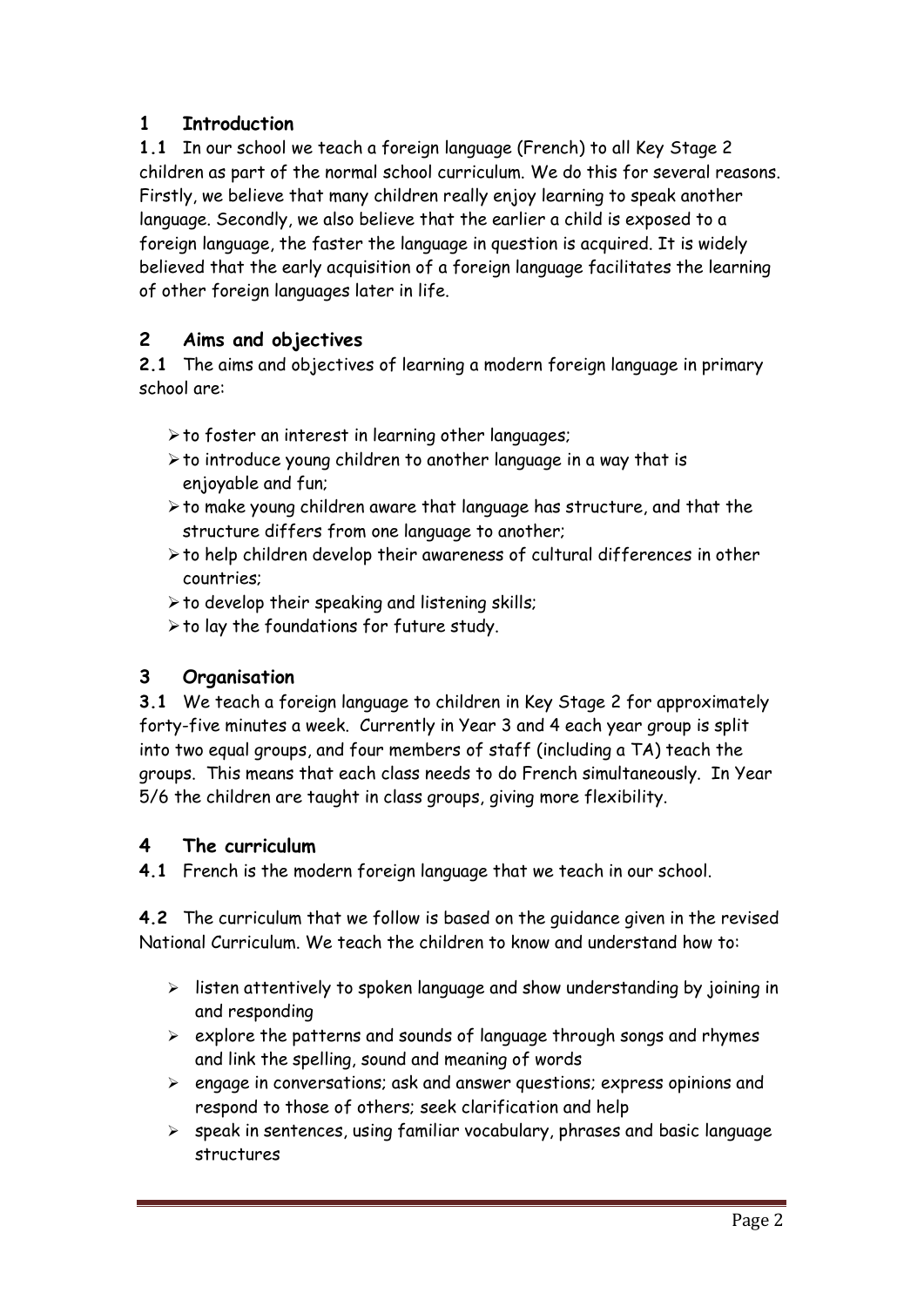- ➢ develop accurate pronunciation and intonation so that others understand when they are reading aloud or using familiar words and phrases
- $\triangleright$  present ideas and information orally to a range of audiences
- ➢ read carefully and show understanding of words, phrases and simple writing
- ➢ appreciate stories, songs, poems and rhymes in the language
- $\triangleright$  broaden their vocabulary and develop their ability to understand new words that are introduced into familiar written material, including through using a dictionary
- ➢ write phrases from memory, and adapt these to create new sentences, to express ideas clearly
- $\triangleright$  describe people, places, things and actions orally and in writing
- ➢ understand basic grammar appropriate to the language being studied, including (where relevant): feminine, masculine and neuter forms and the conjugation of high-frequency verbs; key features and patterns of the language; how to apply these, for instance, to build sentences; and how these differ from or are similar to English

### **5 Teaching and learning style**

**5.1** Since September we have based the teaching on the interactive online scheme of work called Language Angels, which has been received well. We adapt this to the context of our school and the abilities of our children, and supplement it with other activities such as making Mother's or Father's Day cards, and teaching songs.

**5.2** We use a variety of techniques to encourage the children to have an active engagement in the modern foreign language: these include games, role-play and songs (particularly action songs). We emphasise listening and speaking skills over the reading and writing skills in Year 3 French. There is a greater focus on reading and writing skills from Year 4 and onwards. We also use a multi- sensory and kinaesthetic approach to teaching, i.e. we try to introduce a physical element into some of the games, as we believe that this serves to reinforce memory. We make the lessons as entertaining and enjoyable as possible, as we realise that this approach serves to develop a positive attitude in the children to the learning of modern foreign languages. We build children's confidence through constant praise for any contribution they make in the foreign language, however tentative.

### **6 Intercultural understanding**

We also aim to provide activities that involve the whole school and which actively promote intercultural understanding; for example, in July 2018 we had a whole school French day which began with le petit déjeuner outside, and included ageappropriate activities for all the children, including FS2 and KS1. We aim to cover such areas as French geography, food, art and artists, customs and celebrations. In July 2019 our Sports Day had a French flavor with first, second and third stickers in French, and a French picnic for all the children .